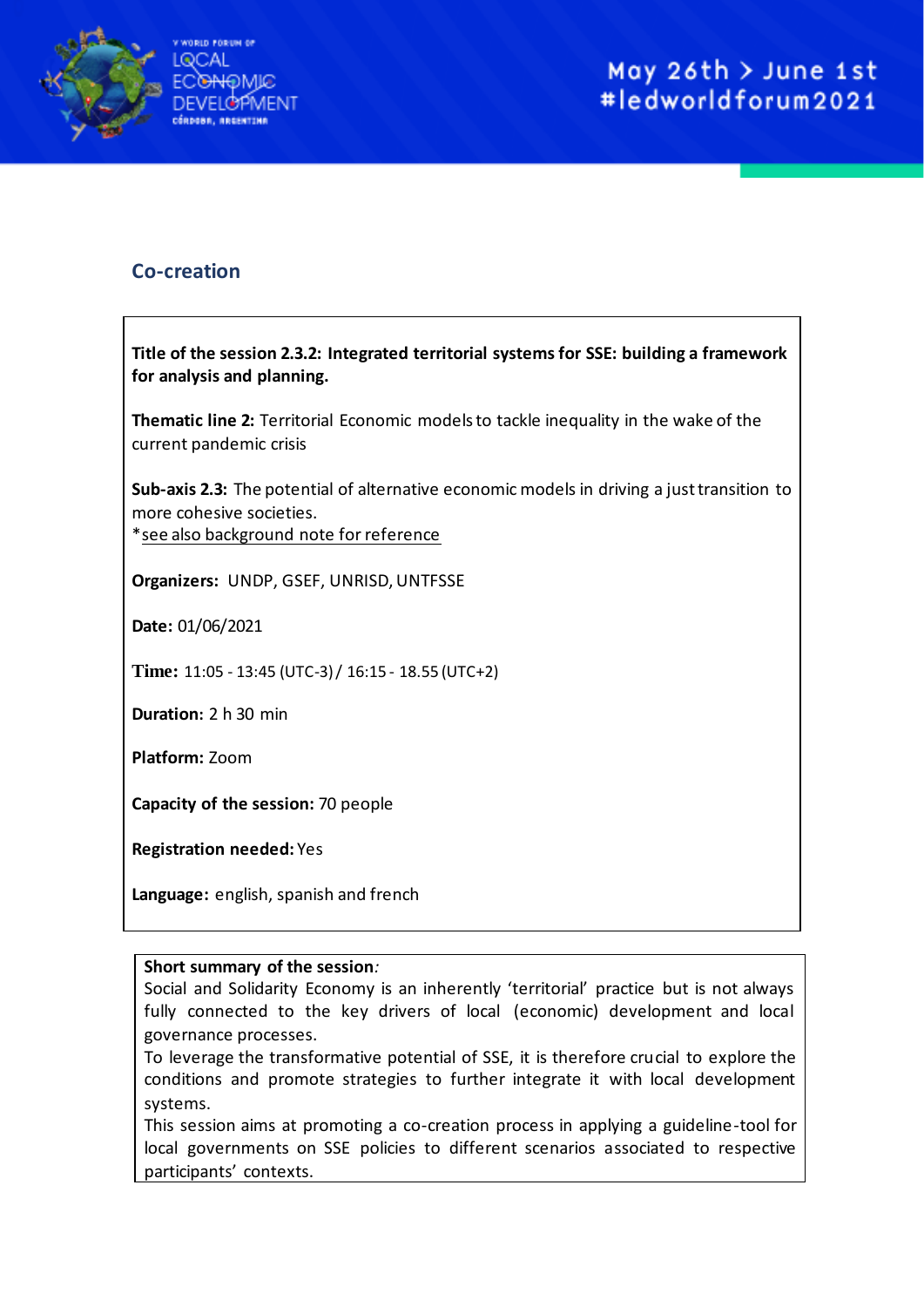

## 1. **Conceptualization of the session**

The current pandemic crisis requires a renewed effort to implement the 2030 Agenda, and in particular its SDGs at the local level; and the adoption of transformative approaches cantered in territories to build forward better enabling a transition to more just, inclusive, and resilient societies.

SSE, being rooted in local, multi-actor and multidimensional processes, is increasingly recognized as a key driver for such transformative territorial dynamics. Its activities guided by principles and values of solidarity and democratic self-management, can address social and environmental as well as economic problems by mobilizing resources and capacities at the local level.

To fully leverage such potential of SSE, it is essential to entrench and mainstream it in societal and governance processes. National legal and policy frameworks for SSE are obviously crucial preconditions but arguably not sufficient ones to establish conducive environments for SSE to thrive.

More specific conditions and mechanisms can be established at the local level to enable a stronger SSE sector, and a more effective response to the local challenges that it seeks to address. Such integrated 'eco-system' perspective requires that enabling policies and institutions for SSE, besides appropriate regulatory provisions and support to individual units and clusters, are designed and implemented as part of broader local development and local economic development systems and strategies.

Despite being linked to local realities probably more than any other form of economic activity, SSE is not always fully reflected and built-in the main drivers of local development trajectories like public policies, governance structures and processes, strategies and plans, and resources and services to implement them.

Pour identifier les conditions optimales dans lesquelles l'ESS peut s'épanouir, il est donc crucial d'explorer les moyens de la relier plus efficacement et organiquement au niveau local, c'est-à-dire : comment rendre les politiques et les systèmes de développement local plus favorables aux pratiques d'ESS ; et comment optimiser la capacité de l'ESS à activer les acteurs et les dynamiques locales pour fournir des solutions adéquates aux besoins des communautés.

## **2. Objective and key issues for discussion**

This session aims to explore the connection between SSE and the core drivers of local (economic) development systems, and ways to effectively assess and enhance it.

The session will be based on a **co-creation process** that will adopt and apply as a reference methodological framework the ''Guidelines for Local Governments on Policies